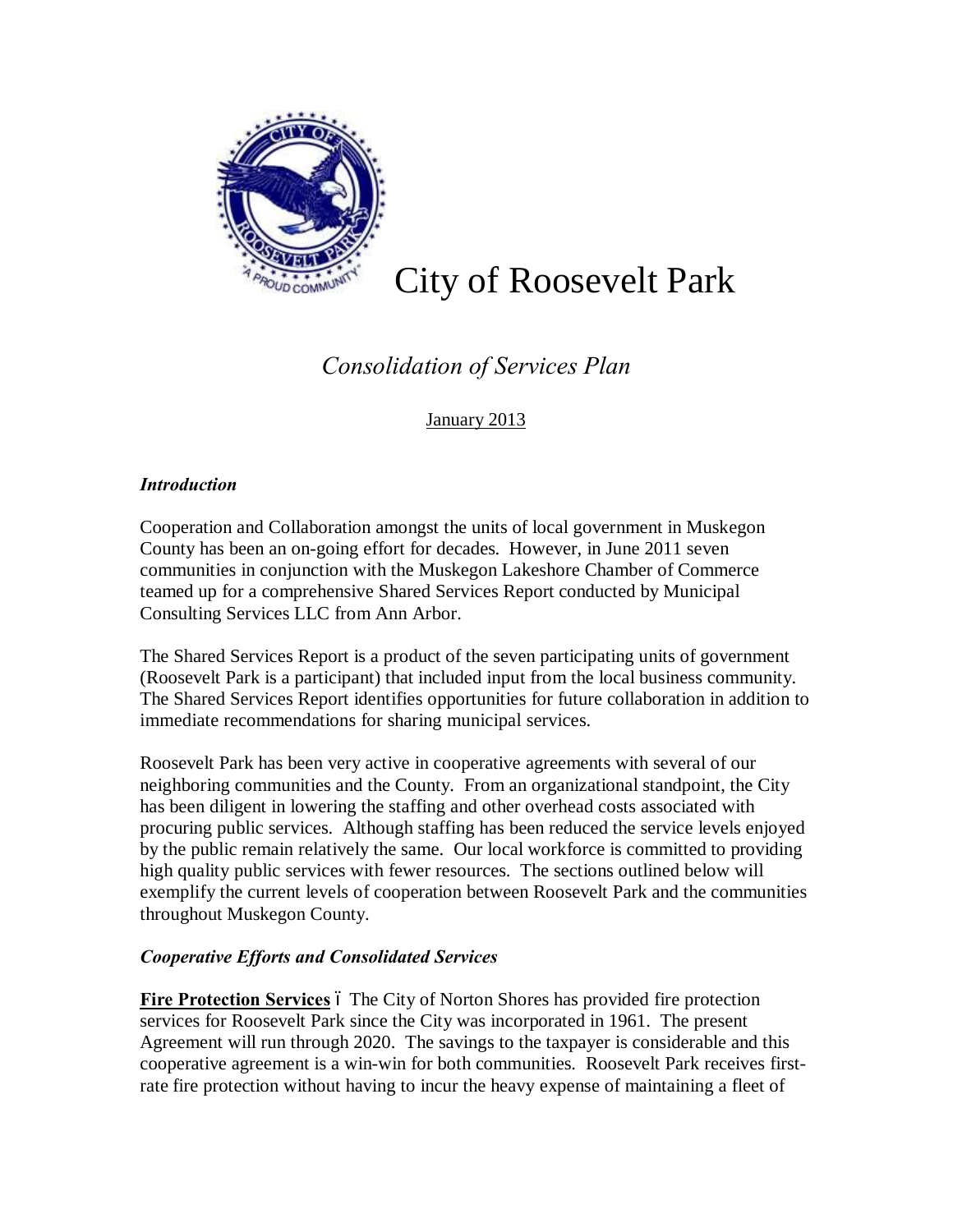fire suppression equipment. Norton Shores benefits by having a steady source of revenue to support their fire department fund.

2013 UPDATE: The City continues to achieve a cost savings by contracting fire protection services to a neighboring community that is equipped with a full-service Fire Department that is able to meet the needs of our citizens. (estimated savings of \$500,000 per year)

Assessing 6 The County of Muskegon provides assessing services to Roosevelt Park and several other communities within the County. This cooperative effort reduces the cost to Roosevelt Park and reduces the overhead costs associated with the service.

2013 UPDATE: The City continues to achieve a cost savings by contracting the assessing duties to the County. (estimated savings of \$25,000 per year)

**Street Cleaning** 6 Roosevelt Park has used both the City of Muskegon and City of Norton Shores for this service. This cooperative effort eliminates the need to purchase and maintain expensive equipment for the single purpose of cleaning the city streets. The fee that is paid for the service provides some relief to the other communities with their respective budgets as well.

2013 UPDATE: The City continues to achieve a cost savings by contracting this service with a neighboring community. (estimated savings of \$50,000 per year)

**Sanitary Sewer Cleaning** 6 Roosevelt Park is able to respond to emergency sewer backups but is not capable of actual cleaning of the sanitary sewer line. The neighboring communities of Norton Shores and Muskegon both maintain the equipment to clean sanitary sewer and Roosevelt Park will have this service completed by one or the other as the need arises.

2013 UPDATE: The City continues to achieve a cost savings by contracting this service to a community that has the equipment. (estimated savings of \$100,000 per year)

**Wastewater Treatment** 6 In 2009 the communities in Muskegon County formed an Authority associated with wastewater treatment giving all 15 communities an equal vote. Roosevelt Park is a member of the Authority and is represented on the Advisory Board.

2013 UPDATE: The City uses the County wastewater facility to treat all sewerage. By utilizing an existing facility the City has reduced its cost associated with wastewater treatment by eliminating the need to own and maintain our own facility. (estimated savings of \$5,000,000).

**Water distribution** 6 The City of Roosevelt Park has been a customer of the City of Muskegon water filtration plant since the City inception. Currently the Roosevelt Park and the other customer communities are negotiating a unified water service agreement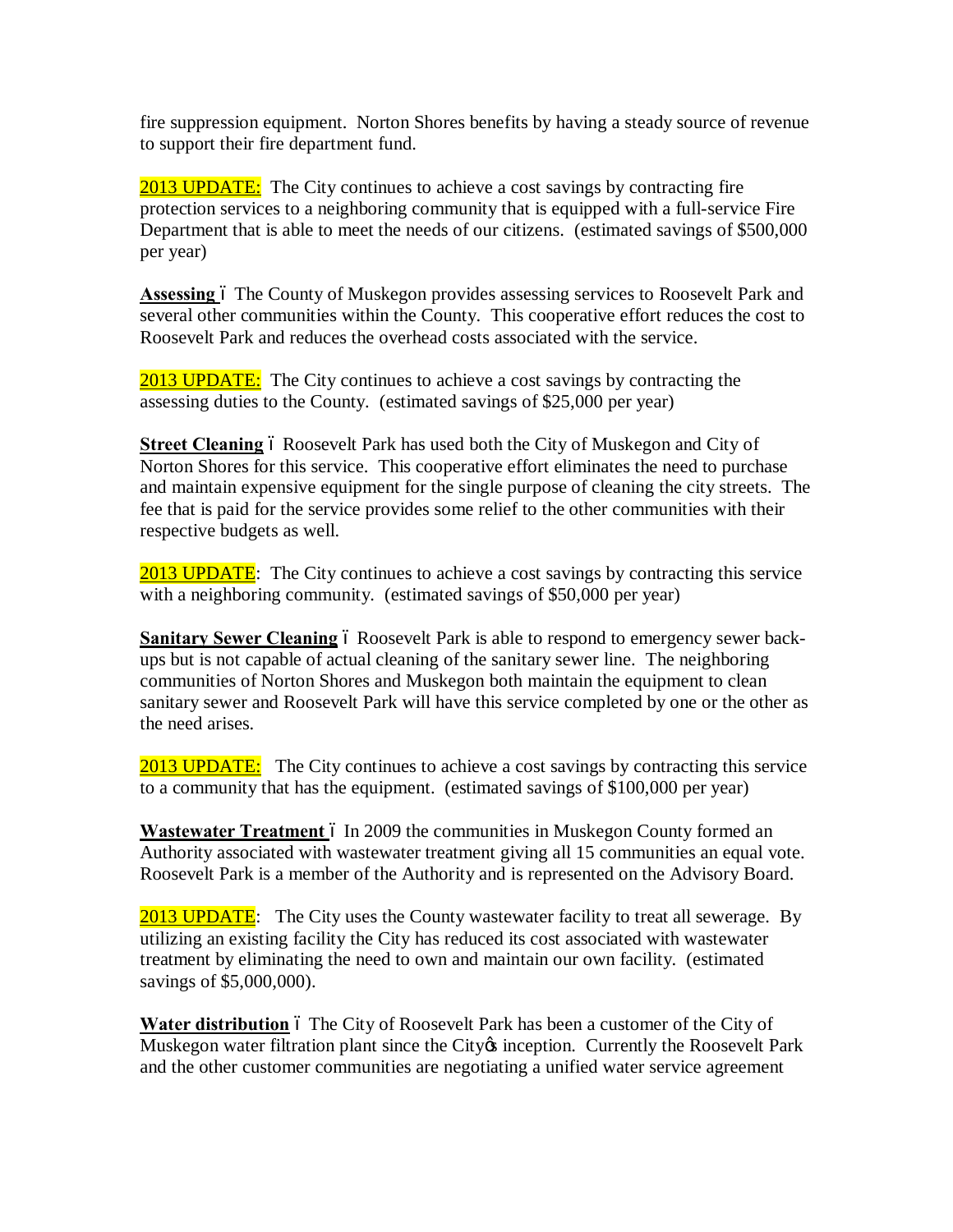that will include a unified rate structure and allow for future savings if other neighboring communities become a part of the unified agreement.

2013 UPDATE: In 2012 the existing customer communities (Roosevelt Park, North Muskegon, Muskegon Twp., Laketon Twp., Dalton Twp.,) using the Muskegon Filtration Plant executed a long-term unified agreement with a lower rate. (estimated cost savings of \$1,120,000 over the 40 year period)

**Central Dispatch 911** 6 Muskegon County administers the 911 emergency and general dispatch services for all communities within the County. Central dispatch is governed by a Board of Directors with a representative from each community. Roosevelt Park is a member of the County wide central dispatch system.

2013 UPDATE: The City continues to achieve a cost savings by consolidating the service with a centralized agency. (estimated cost savings of \$28,000 per year)

**Regional Economic Development** 6 The communities in Muskegon County have assistance with economic development from two main sources. Muskegon Area First is a subsidiary of the Muskegon Lakeshore Chamber and serves as an economic development agency for the participating communities such as Roosevelt Park.

The West Michigan Shoreline Regional Development Committee serves as the local Metropolitan Planning Organization (MPO) and the participating communities comprise both the Policy Board and the Technical Committee. Roosevelt Park is a participating member of both economic development agencies.

2013 UPDATE: The City continues to achieve a cost savings by consolidating with other communities for economic development purposes. (estimated cost savings of \$35,000 per year)

Ambulance Service 6 ProMed provides ambulance and first responder service to the entire County. Also as mentioned above Roosevelt Park has a long term contract with Norton Shores to provide Fire Protection and also ambulance and first responder services.

2013 UPDATE: The City continues to experience a cost savings by consolidating with a private vendor for ambulance service. (estimated cost savings of \$250,000)

**Engineering Services** 6 Roosevelt Park has utilized the engineering departments of the City of Muskegon and City of Norton Shores for numerous projects at a considerable savings. Once again this allows Roosevelt Park to receive professional public engineering services at a reduced rate and the additional revenue is a boon for the community and their engineering department.

2013 UPDATE: The City continues to use the services of an outside agency eliminating the need to employ an engineering staff. (estimated cost savings of \$60,000 per year)